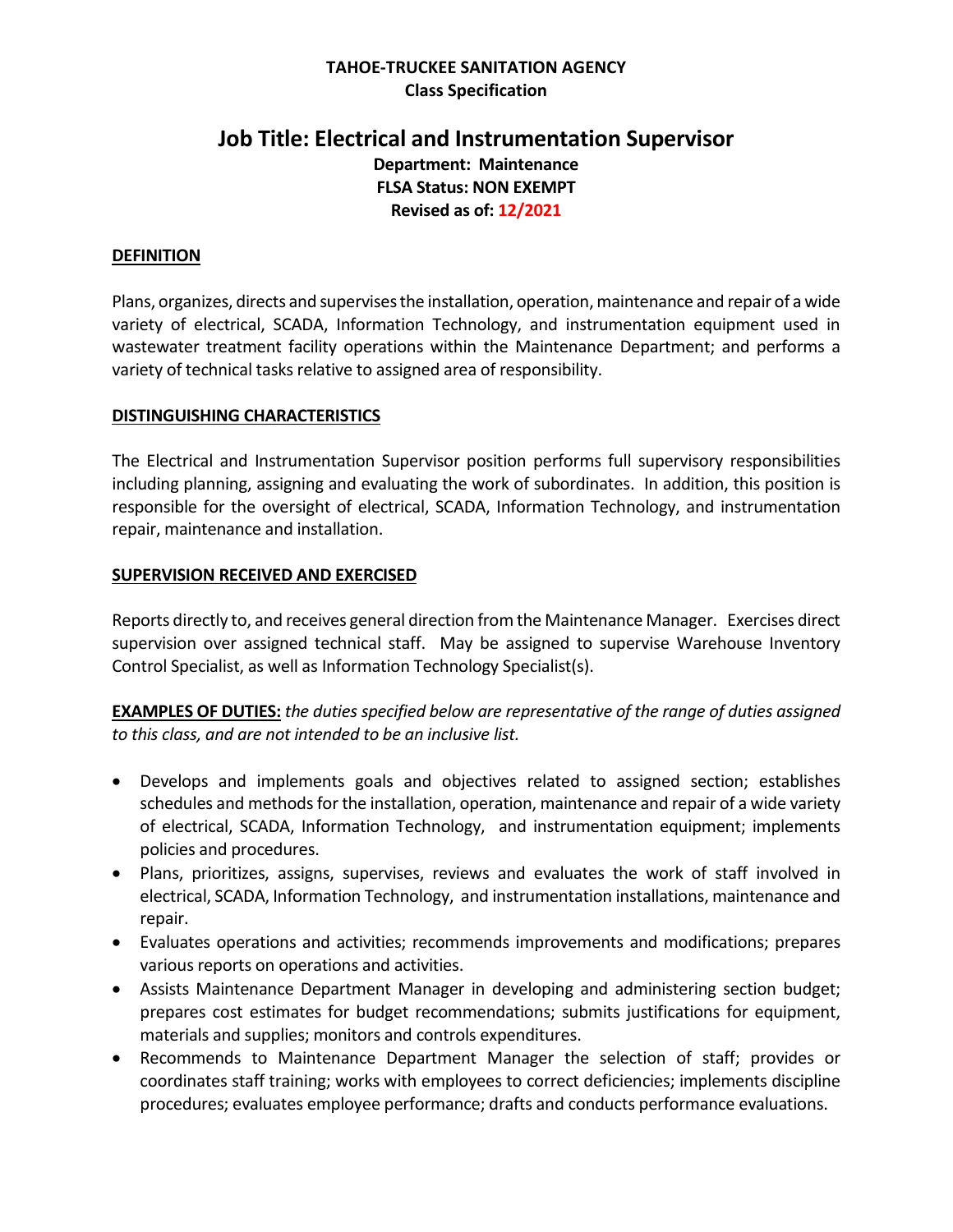- Assesses, schedules, and assigns predictive and preventive maintenance tasks; troubleshoots electrical, SCADA, Information Technology, and instrumentation equipment and systems; estimates time, cost, labor and material needs, and orders necessary equipment and materials.
- Inspects locations where work is being performed, both on-site and off-site; ensures conformity with repair requisitions, submittals, plans, diagrams and specifications; determines special equipment needs and assesses and identifies solutions to problems; accurately diagnoses electronic, electromechanical and instrumentation malfunctions.
- Prepares bid specifications and requisitions; assists in the preparation of plans; reviews bid documents to ensure accuracy.
- Performs confined space entries to operate and maintain electrical, SCADA, Information Technology, and instrumentation equipment, if needed.
- Works collaboratively with the Safety Compliance Coordinator to identify hazards and ensure safe work procedures and processes are in place and followed.
- Coordinates instrumentation, SCADA, Information Technology, and electrical work with other Agency departments and other entities as needed; and assists staff with implementing changes.
- Operates a forklift to transport, load and unload materials, supplies and equipment, as needed.
- Answers questions and provides information to the public; investigates complaints and recommends corrective action as necessary to resolve complaints.
- Represents the Agency with dignity, integrity, and the spirit of cooperation in all relations with staff and the public.
- May be assigned to temporally assume the duties of the Maintenance Manager during their absence.
- Builds and maintains positive working relationships with co-workers, other Agency employees and the public using principles of good customer service.
- Performs related duties as assigned.

# **QUALIFICATIONS**

# **Knowledge of:**

- Principles and practices of electrical, SCADA, Information Technology, and instrumentation equipment and their operation.
- Methods for the design, preparation and review of plans and specifications for installation, maintenance, operation, testing and repair of electrical, SCADA, Information Technology, and instrumentation equipment and processes used for a wastewater treatment facility.
- Methods and procedures for instrumentation communications systems including signaling, analog, digital and fieldbus and related technologies used for a wastewater treatment facility.
- Equipment, tools and materials used in the installation, operation, maintenance and repair of a wide variety of recording and metering devices, control apparatus, radio and cellular telemetering equipment, recording and data logging devices, communication systems, variable frequency drives and other electrical and instrumentation equipment used in the wastewater treatment facility operations.
- Methods and procedures for diagnosing industrial electrical, electronic, electromechanical, and instrumentation malfunctions.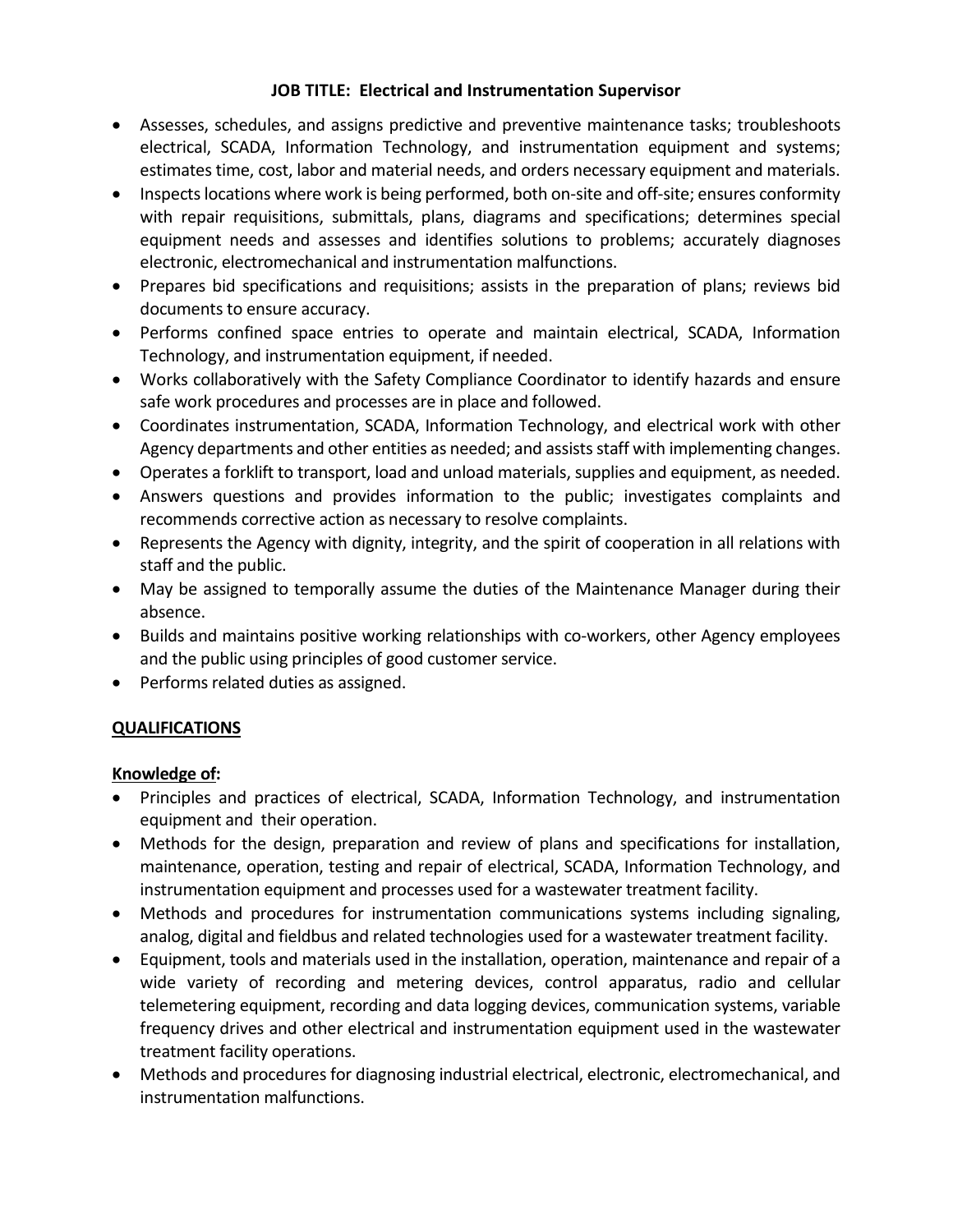- Methods and procedures for work order management and Computerized Maintenance Management Systems (CMMS).
- Methods and procedures related to asset management.
- Methods and procedures of competitive bidding processes including how to review and prepare accurate equipment plans and specifications.
- Principles and practices of supervision, training and evaluating performance.
- Principles and practices of budget monitoring.
- Principles and practices of safety management.
- Pertinent local, State and Federal laws, ordinances and rules including NFPA 70E standards for electrical workplace safety.
- Basic principles and practices of inventory control.
- Modern office practices, methods, and computer equipment including relevant software programs and fax machines, copiers, printers, telephones, voicemail and e-mail systems, etc.
- Oral and written communication skills; business English including vocabulary, spelling, and correct grammatical usage and punctuation.
- Safe work practices.
- Principles and practices of customer service.

#### **Ability to:**

- Organize, implement, and direct the installation, operation, maintenance and repair of a wide variety of electrical systems, recording and metering devices, control apparatus, radio and cellular telemetering equipment, recording and data logging devices, communication systems, variable frequency drives and other electrical, SCADA, Information Technology, and instrumentation equipment used in the wastewater treatment facility operations.
- On an ongoing basis, know and understand all requirements and essential aspects of the job including laws, regulations, rules and codes related to area of assignment; know and observe safety rules and identify hazards; intermittently locate, analyze, detect and diagnose problem equipment and determine solutions; train and explain processes to others; when so assigned, observe performance and provide input into review and evaluation of the work of others; problem solve issues related to area of assignment; remember various processes and requirements and how to operate equipment; intermittently access, review, and interpret and adjust or enter data on work orders, reports and other documents; identify, interpret and communicate technical and numerical information.
- Assist in the development and monitoring of an assigned program budget.
- Interpret and explain pertinent Agency and department policies and procedures.
- Diagnose electrical, electromechanical, SCADA, Information Technology, and instrumentation malfunctions.
- Interpret, understand and explain instrumentation submittals, drawings, sketches, plans and specifications.
- Accurately estimate time, labor and materials for proposed work.
- Assist in the development and monitoring of an assigned program budget.
- Develop and recommend policies and procedures related to assigned operations.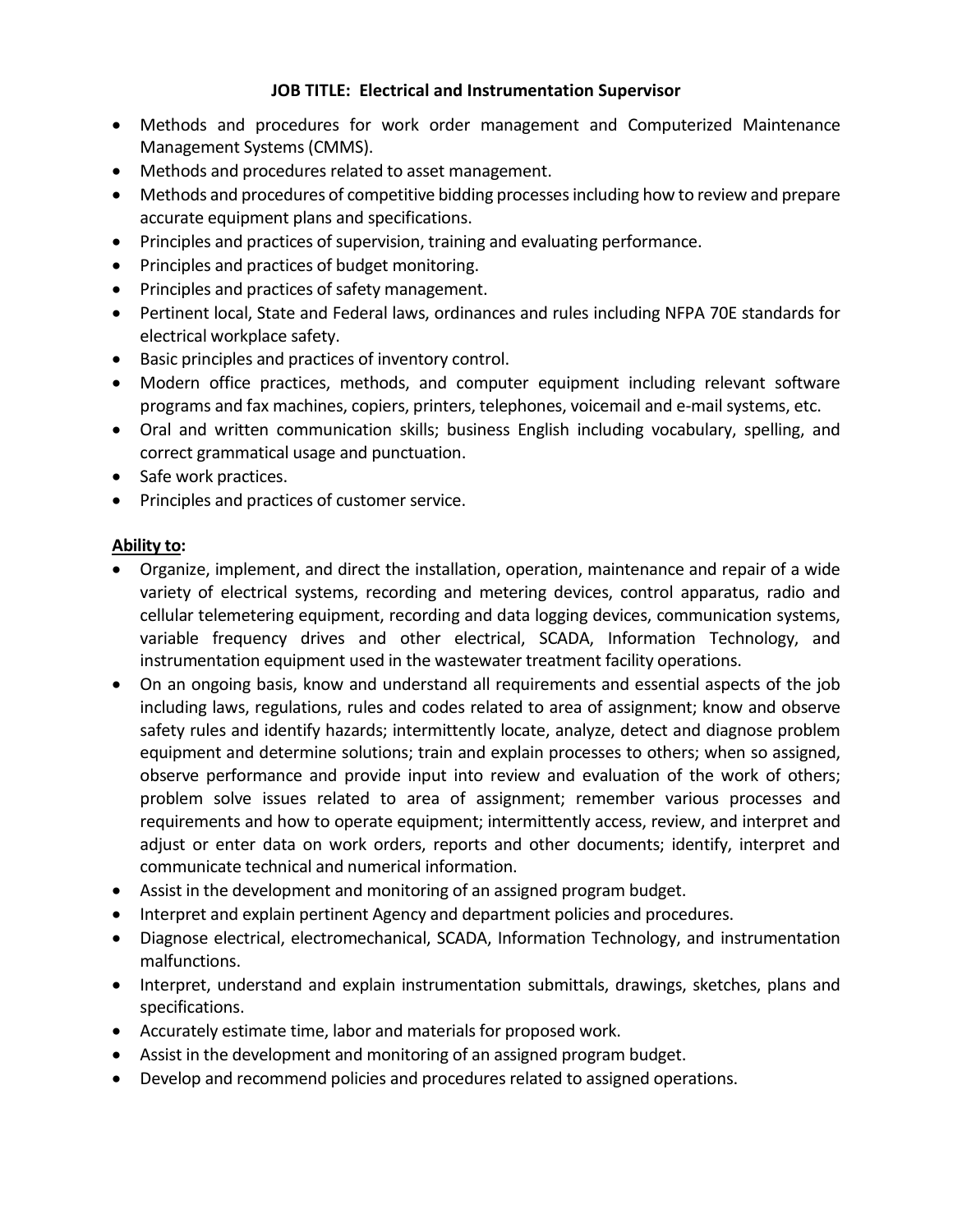- Understand and carry out oral and written instructions, and prioritize workload to meet deadlines.
- Read, write and comprehend the English language at a level necessary for effective job performance, exercising correct English usage, vocabulary, spelling, grammar and punctuation.
- Communicate effectively, tactfully and positively in both oral and written form.
- Operate and use modern office equipment and technology, including computers and applicable software.
- Maintain regular attendance and adhere to prescribed work schedule to conduct job responsibilities.
- Use safety precautions related to all work performed including that which occurs in hazardous environments such as confined space.
- Adhere to and utilize appropriate Agency safety policies, procedures and practices and utilize appropriate Personal Protection Equipment.
- Function in confined spaces and/or hazardous environment.
- Establish and maintain effective working relationships with those contacted in the course of work.
- Supervise, train and evaluate performance of assigned staff.
- Contribute effectively to the accomplishment of Agency goals, objectives and activities.

# **Experience and Education:**

Any combination of experience and training that would provide the required knowledge and abilities is qualifying. A typical way to obtain the required knowledge and abilities would be:

# **Experience:**

Five years of increasingly responsible journey level experience in the installation, maintenance and repair of electrical and instrumentation equipment within a wastewater treatment facility; and including one year providing technical and/or functional supervision over assigned personnel.

# **Education:**

Equivalent to the completion of the twelfth grade supplemented by college or trade school course work in engineering, electrical, instrumentation and/or control systems or a related field.

# **SPECIAL QUALIFICATIONS**

#### **License and Certificate:**

Possession of a valid California or Nevada Class C Driver License is required at time of appointment.

Possession of a CWEA Electrical Instrumentation Technology Grade IV Certification is required within four qualifying test cycles (approximately 12 months) upon meeting testing eligibility requirements.

Possession of, or ability to obtain a forklift certification within six months of appointment.